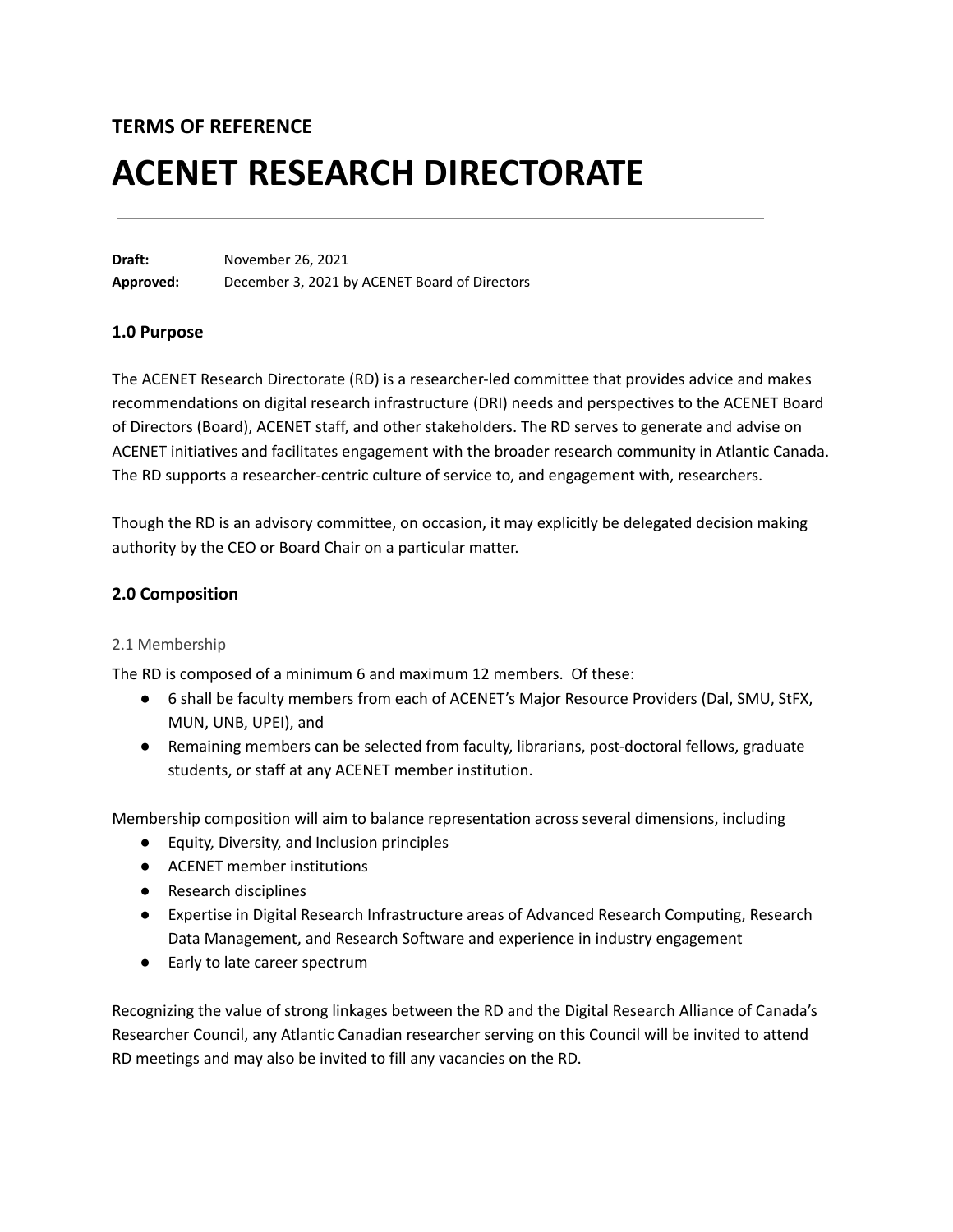The process for soliciting nominations shall be determined by the RD. RD membership is approved by the Board.

## **2.2 Leadership**

RD meetings are chaired on a rotating basis with all members participating as they are able. The member currently chairing an RD meeting is referred to as the RoChair. The order and period of selection is determined by the RD.

The RoChair is responsible for

- Soliciting agenda items and preparing the agenda
- Chairing the meeting and ensuring meeting minutes are taken and are accurate
- Ensuring members are aware of any resulting action items
- Ensuring a RoChair is selected for the next meeting

One member of the RD also serves as the Board Liaison. The member to fill this role and a suggested appointment term is proposed by the RD and approved by the Board.

The Board Liaison is responsible for

- Attending meetings of the ACENET Board of Directors (in a non-voting capacity, unless otherwise appointed by the Board)
- Delivering a report on RD activities at each Board meeting
- Offering updates from the Board to the RD
- Acting as liaison between the RD and the Board, providing RD advice and perspective as appropriate, and updating the RD on Board activities and direction

### **3.0 Term**

RD members will be appointed for two-year terms with a consecutive 3 term maximum. Where possible, the terms of the members will be staggered with the aim that no more than one-third of members are replaced or renewed in a given year.

In the event that a member cannot complete their term, the position may be filled at the discretion of the Board. In the event of a member taking leave, the member will determine if they want to step down from the committee, return at the end of their leave, or continue on the committee during their leave.

### **4.0 Meetings**

The RD typically meets monthly, more frequently in times of heightened activity, and not less than 6 times per year. Meetings can be held at any time and place as determined by the members, provided a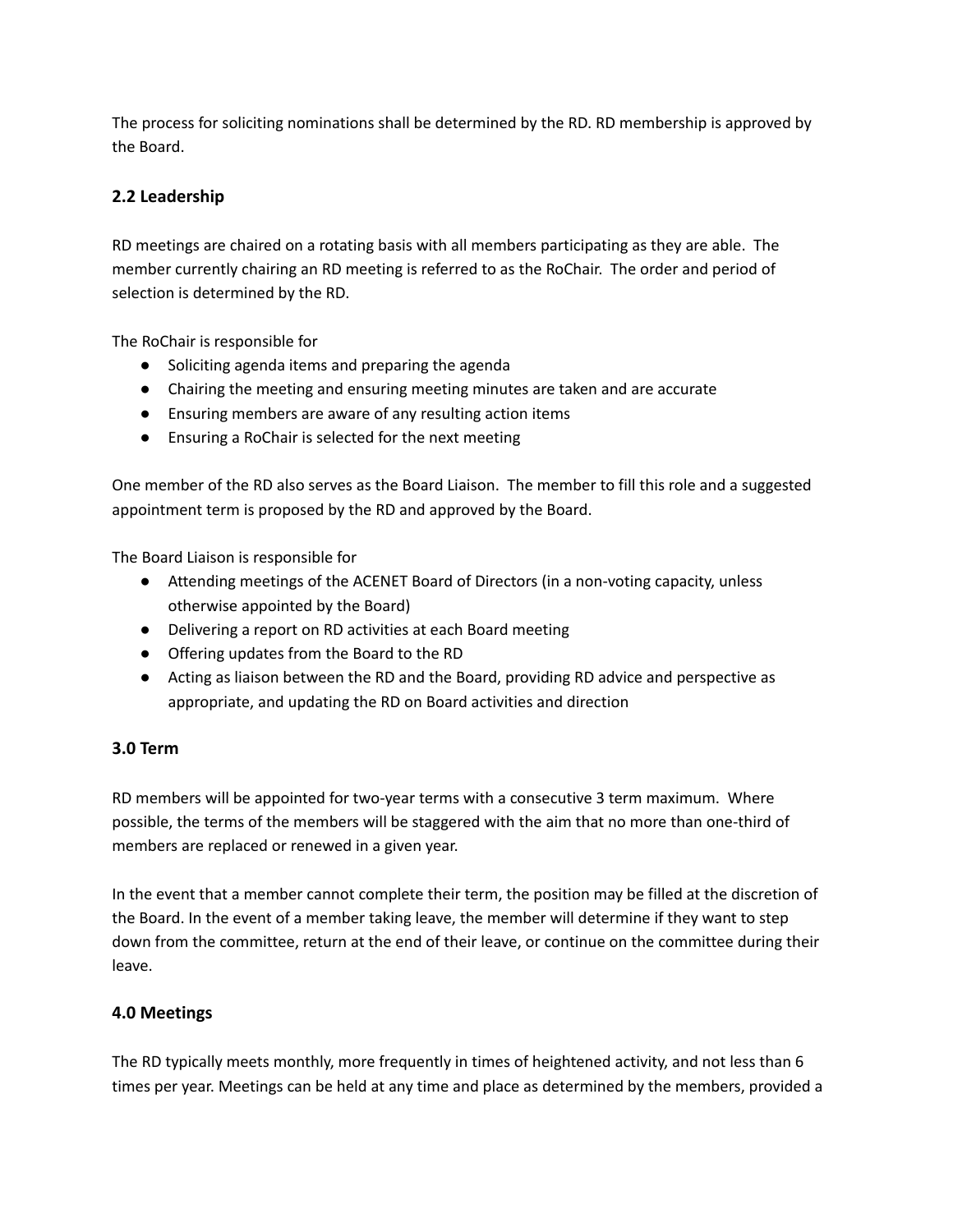one-week notice of such meeting is given to each member of the council. Meetings may be held by teleconference or videoconference, or in person, as deemed appropriate by the RoChair. ACENET Executive staff attend meetings in a non-voting capacity, with other staff invited from time to time on an as-needed basis.

Minutes of meetings shall be kept with ACENET staff support, and will be available to the Board, future Research Directorates, and management.

### 4.1 Decision-Making

The RoChair shall preside at all meetings of the council. The RD will adopt a consensus approach wherever possible in all matters. Where this is not possible and a decision is required, this shall be done by simple majority vote of members in attendance. In the event of a vote that results in a tie, the RoChair shall have the right to execute a second, tie-breaking, vote.

The quorum for formal decision making at any meeting will be a simple majority of the membership.

## **5.0 Responsibilities**

- Ensure that a diversity of researcher voices is represented to the Board and/or management to ensure that researcher needs inform strategic plans, activities and work planning.
- Provide strategic advice and recommendations to the Board and/or management as requested.
- Develop outreach processes to engage researchers across disciplines and institutions to ensure that researcher feedback is provided to ACENET management.
- Establish and oversee, with the support of ACENET management, working groups or subcommittees to address specific issues and questions.
- Provide input to the Digital Research Alliance of Canada Researcher Council when such input is sought by the Alliance or requested by ACENET management.
- Maintain a culture of service to, and engagement with, researchers.

### **6.0 Accountability**

The RD is an advisory body that acts at the discretion of the Board. The RD is also accountable to the Atlantic Canadian research community by facilitating an annual meeting of the research community.

## **7.0 Support**

Administrative support of the RD will be provided by ACENET staff. The RD's work may also be supported by specialized sub-committees, working groups, and other external expertise that may be established or called-upon from time to time as necessary.